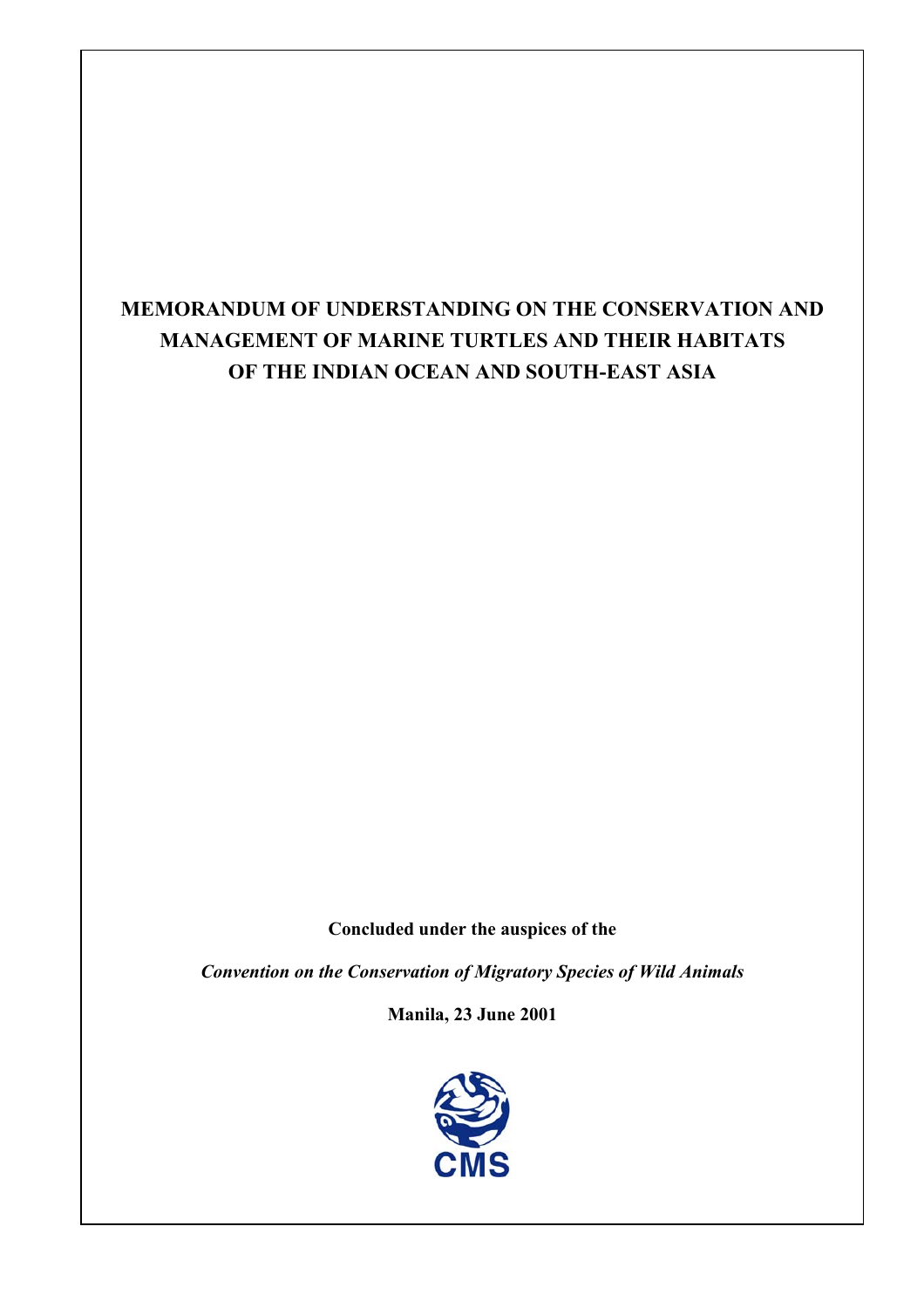## **MEMORANDUM OF UNDERSTANDING ON THE CONSERVATION AND MANAGEMENT OF MARINE TURTLES AND THEIR HABITATS OF THE INDIAN OCEAN AND SOUTH-EAST ASIA**

#### THE SIGNATORY STATES,

*Aware* that the populations of the six species of marine turtles of the Region are listed as vulnerable, endangered or critically endangered on the IUCN - The World Conservation Union Red List of Threatened Species;

*Noting* that marine turtles have a priority for conservation action through their listing in the respective texts or appendices of the Convention on the Conservation of Migratory Species of Wild Animals (CMS), the Convention on International Trade in Endangered Species of Wild Fauna and Flora (CITES), the African Convention on the Conservation of Nature and Natural Resources, and the Convention for the Protection, Management and Development of the Marine and Coastal Environment of the Eastern African Region and related protocols;

*Recognising* that the conservation of marine turtles and their habitats is specifically addressed in the Memorandum of Understanding on ASEAN Sea Turtle Conservation and Protection and the Memorandum of Agreement on the Turtle Islands Heritage Protected Area (TIHPA);

*Recognising* that other international instruments, including the United Nations Convention on Law of the Sea (UNCLOS), the FAO Code of Conduct for Responsible Fisheries, the International Convention for the Prevention of Pollution from Ships (MARPOL), and the Convention on Biological Diversity (CBD), are relevant to the conservation of marine turtles and their habitats;

*Aware* that existing regional organisations, including the Association of Southeast Asian Nations (ASEAN), the Regional Organisation for the Conservation of the Environment of the Red Sea and Gulf of Aden (PERSGA), and the Regional Organisation for the Protection of the Marine Environment (ROPME) operate programmes relevant to the conservation of marine turtles and their habitats;

*Recognising* that marine turtles migrate and disperse over vast distances, which makes their survival dependent on their conservation over a wide area and in a wide range of marine and coastal habitats;

*Acknowledging* that human activities that may threaten marine turtle populations directly or indirectly include harvesting of eggs and turtles, inappropriate hatchery operations, destruction or modification of habitats, coastal development, pollution, fishing activities, mariculture and tourism;

*Recognising* the importance of integrating actions to conserve marine turtles and their habitats with activities related to the socio-economic development of the signatory States, including coastal development and maritime activities;

*Acknowledging* their shared responsibility for the conservation and management of marine turtle populations and their habitats;

*Recognising* the importance of involving all the States in the Region, as well as relevant intergovernmental, non-governmental and private sector organisations, in co-operative conservation and management of marine turtles and their habitats;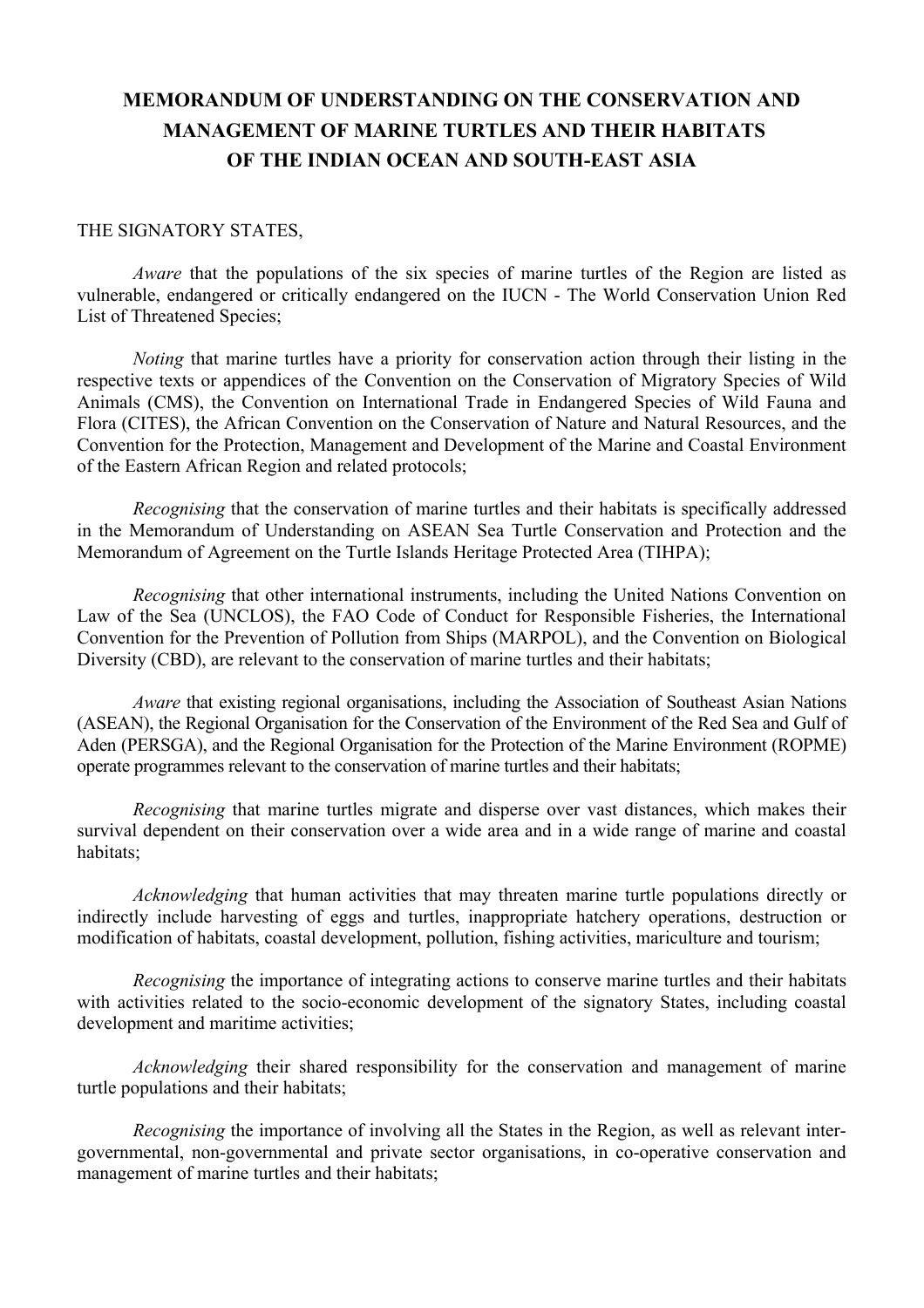*Noting* the desirability of involving other States whose nationals or vessels conduct activities that may affect marine turtles of the Region, as well as States that may be in a position to contribute resources or expertise that may promote the implementation of this Memorandum of Understanding;

*Recognising* that concerted and coordinated action must be taken immediately to address the threats posed to marine turtle populations and their habitats;

*Desiring* to establish through this Memorandum of Understanding co-operative measures for the protection, conservation and management of marine turtles and their habitats throughout the Region;

AGREE to pursue the actions set forth in this Memorandum of Understanding, individually and collectively, to improve the conservation status of marine turtles and their habitats.

#### **DEFINITIONS**

1. Marine turtles means any of the species listed below:

| Common name         | <b>Species</b>         |
|---------------------|------------------------|
| Loggerhead turtle   | Caretta caretta        |
| Olive ridley turtle | Lepidochelys olivacea  |
| Green turtle        | Chelonia mydas         |
| Hawksbill turtle    | Eretmochelys imbricata |
| Leatherback turtle  | Dermochelys coriacea   |
| Flatback turtle     | Natator depressus      |

- 2. Habitats means all those aquatic and terrestrial environments which marine turtles use at any stage of their life cycles.
- 3. Region means all of the waters and coastal States of the Indian Ocean and South-East Asia and adjacent seas, extending eastwards to the Torres Strait.
- 4. Conservation status of marine turtles means the sum of the influences acting on a marine turtle species that may affect its long-term distribution and abundance.
- 5. Conservation status will be taken as favourable when:
	- a) population dynamics data indicate that the marine turtle species is maintaining itself on a long-term basis as a viable component of its ecosystems;
	- b) the range of the marine turtle species is neither currently being reduced, nor is likely to be reduced, on a long-term basis;
	- c) there is, and will be in the foreseeable future, sufficient habitat to maintain the population of the marine turtle species on a long-term basis; and
	- d) the distribution and abundance of the marine turtle species approach historic coverage and levels to the extent that potentially suitable ecosystems exist and to the extent consistent with wise wildlife management.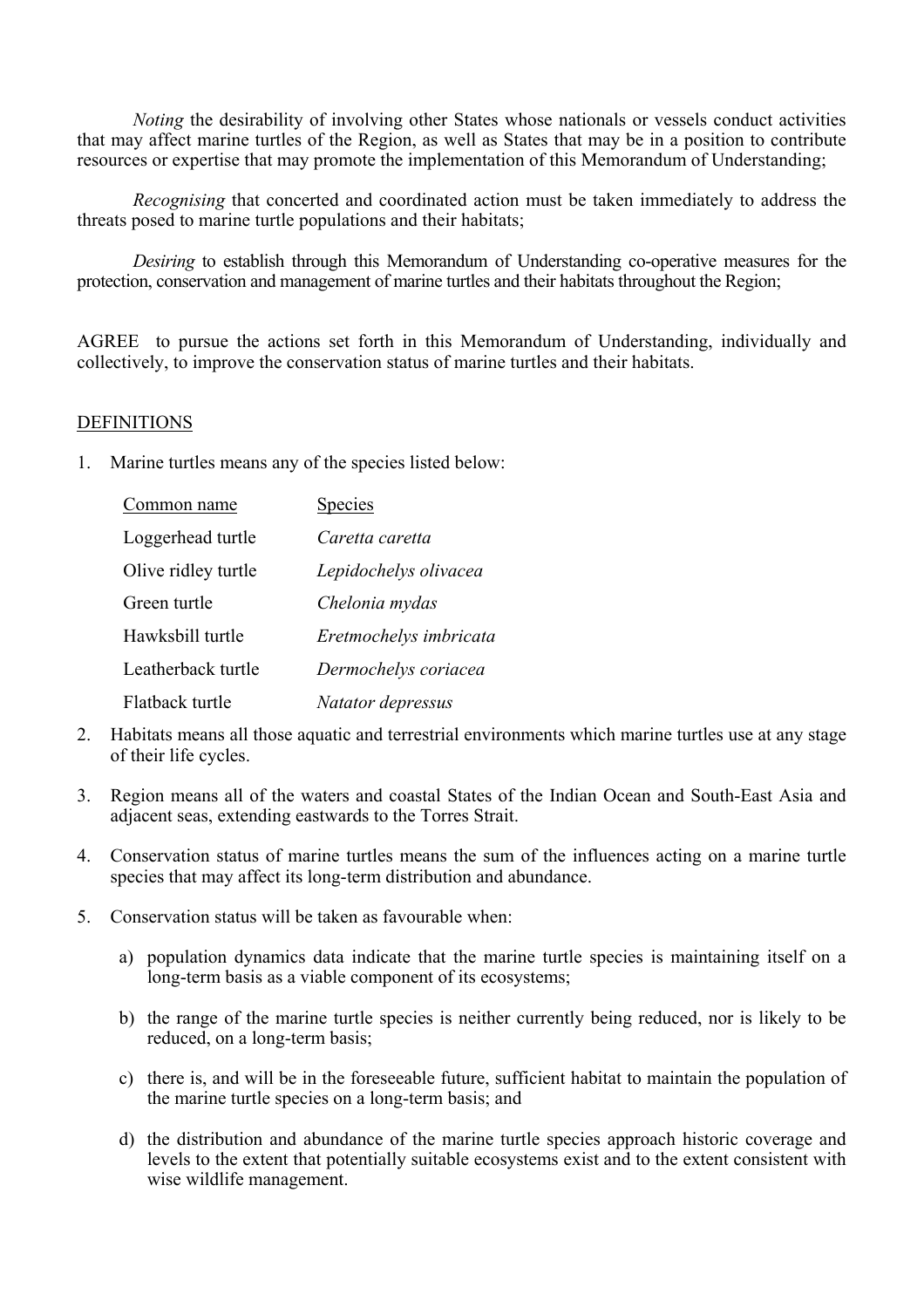## **OBJECTIVE**

The objective of this Memorandum of Understanding is to protect, conserve, replenish and recover marine turtles and their habitats, based on the best scientific evidence, taking into account the environmental, socio-economic and cultural characteristics of the signatory States.

### ACTIONS

To achieve the objective of the Memorandum of Understanding, in a spirit of mutual understanding and co-operation, the signatory States will:

- 1. Co-operate closely in order to achieve and maintain a favourable conservation status for marine turtles and the habitats on which they depend.
- 2. Implement, subject to availability of necessary resources, the provisions of the Conservation and Management Plan which shall be annexed to this Memorandum of Understanding. The Conservation and Management Plan shall address: marine turtle habitat protection; management of direct harvesting and trade; reduction of threats, including fisheries bycatch; research and education; information exchange; and capacity building.
- 3. As necessary, review, formulate, revise and harmonise national legislation relevant to the conservation of marine turtles and their habitats, and make every effort to effectively implement such legislation.
- 4. Consider ratifying or acceding to those international instruments most relevant to the conservation of marine turtles and their habitats in order to enhance the legal protection of these species in the Region.
- 5. Establish a Secretariat which will assist communication, encourage reporting and facilitate activities between and among signatory States, sub-regional institutions and other interested States and organisations. The Secretariat shall transmit to all of the signatory States and to each of the sub-regional institutions created pursuant to paragraphs 5 and 6 of the Basic Principles, all of the national reports it receives, prepare a periodic overview of progress in implementation of the Conservation and Management Plan, and perform such other functions as may be assigned by the signatory States. The Secretariat shall be based in the office of an appropriate national, regional or international organisation, as agreed by consensus of the signatory States at their first meeting, after consideration of all offers received.
- 6. Establish an Advisory Committee to provide scientific, technical and legal advice to the signatory States, individually and collectively, on the conservation and management of marine turtles and their habitats in the Region. The signatory States may nominate for membership on the Committee individuals with expertise in the fields of marine turtle biology, marine resource management, coastal development, socio-economics, law, fisheries technology, and other relevant disciplines. The size, composition and terms of appointment of the Advisory Committee shall be determined by the signatory States at their first meeting.
- 7. Designate a competent national Authority to serve as a focal point for communication between signatory States and activities under this Memorandum of Understanding, and communicate the complete contact details of this Authority (and any changes thereto) to the Secretariat.
- 8. Provide to the Secretariat a regular report on their implementation of this Memorandum of Understanding, the periodicity of which will be determined at the first meeting of the signatory States.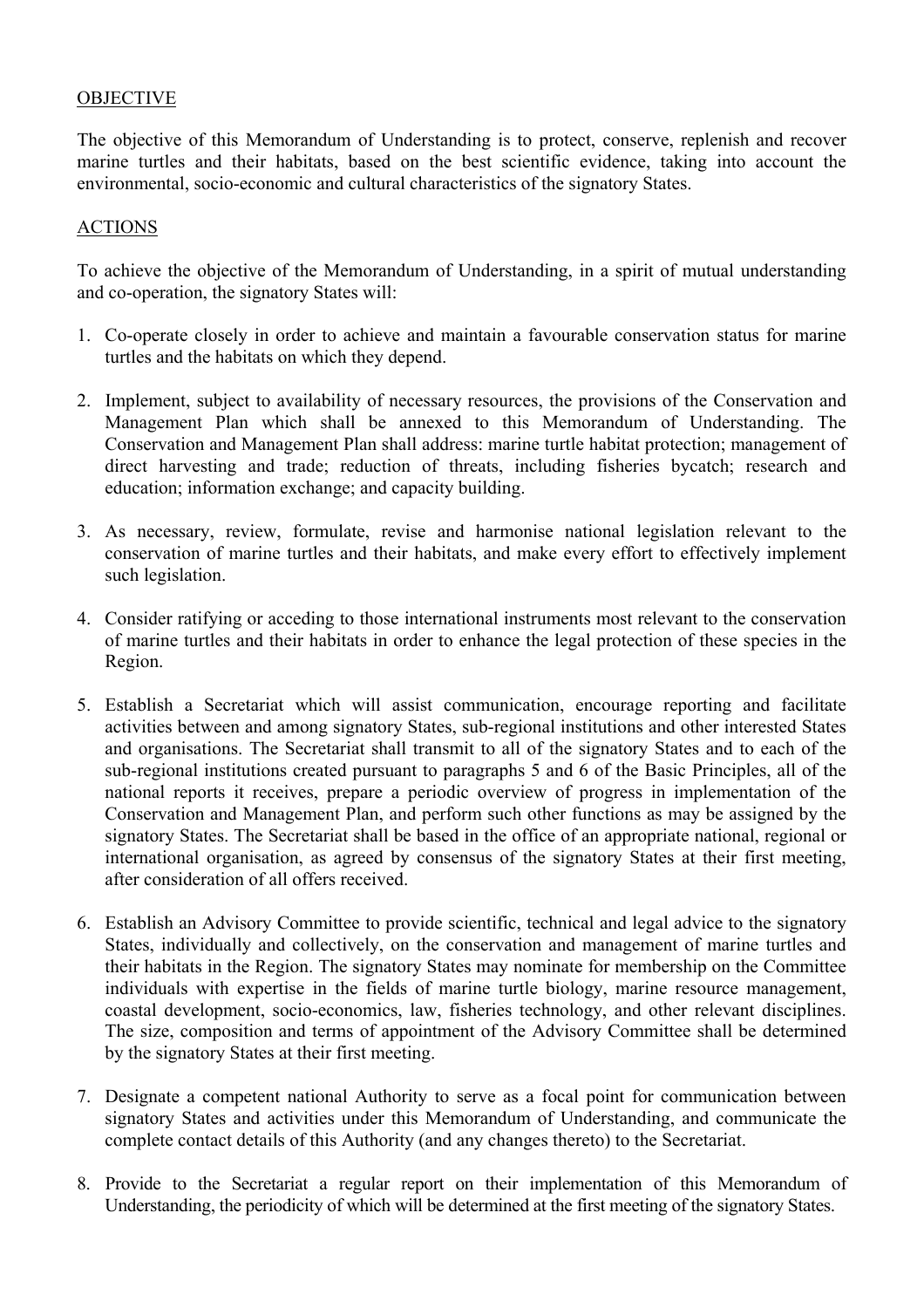- 9. Assess at their first meeting, the extent of the need for and possibilities of obtaining financial resources, including the establishment of a special fund for purposes such as:
	- a) meeting the expenses required for the operation of the Secretariat, the Advisory Committee and activities carried out under this Memorandum of Understanding; and
	- b) assisting the signatory States to carry out their responsibilities under this Memorandum of Understanding.

### BASIC PRINCIPLES

- 1. This Memorandum of Understanding shall be considered an agreement under Article IV, paragraph 4, of the CMS. It shall take effect on the first day of the third month following its signature by the second State. It shall remain open for signature indefinitely for subsequent States, and will come into effect for those States on the first day of the third month after their signature.
- 2. Each signatory State will implement, within the limits of its jurisdiction, the Memorandum of Understanding with respect to:
	- a) its land territory in the Region;
	- b) marine areas in the Region under its national jurisdiction; and
	- c) vessels operating in the Region under its flag.
- 3. Implementation of this Memorandum of Understanding, including the Conservation and Management Plan, shall be assessed at regular meetings to be attended by representatives of each of the signatory States and persons or organisations technically qualified in, or relevant to, the conservation of marine turtles. Such meetings shall be convened by the Secretariat and shall be hosted by, and organised in collaboration with, one of the signatory States. Such meetings should be held annually, at least initially. The periodicity of these meetings may be reviewed and revised by consensus of the signatory States at any of their regular meetings.
- 4. This Memorandum of Understanding, including the Conservation and Management Plan, may be amended by consensus of the signatory States. When appropriate, the signatory States will consider amending this Memorandum of Understanding to make it legally binding.
- 5. Signatory States may establish, by mutual agreement, bilateral, sub-regional or regional management plans that are consistent with this Memorandum of Understanding.
- 6. Actions under this Memorandum of Understanding will be coordinated with signatory States, as well as with sub-regional institutions in the Region.
- 7. The original text of this Memorandum of Understanding, in the Arabic, English and French languages shall be deposited with the UNEP/CMS Secretariat which shall be the Depositary. In the event of any discrepancies, the English version will be considered definitive.
- 8. Nothing in this Memorandum of Understanding shall preclude signatory States from implementing stronger national measures than those specified in the Conservation and Management Plan, in accordance with international law.
- 9. This Memorandum of Understanding shall remain in effect indefinitely, subject to the right of any signatory State to terminate its participation by providing one year's notice to the Depositary.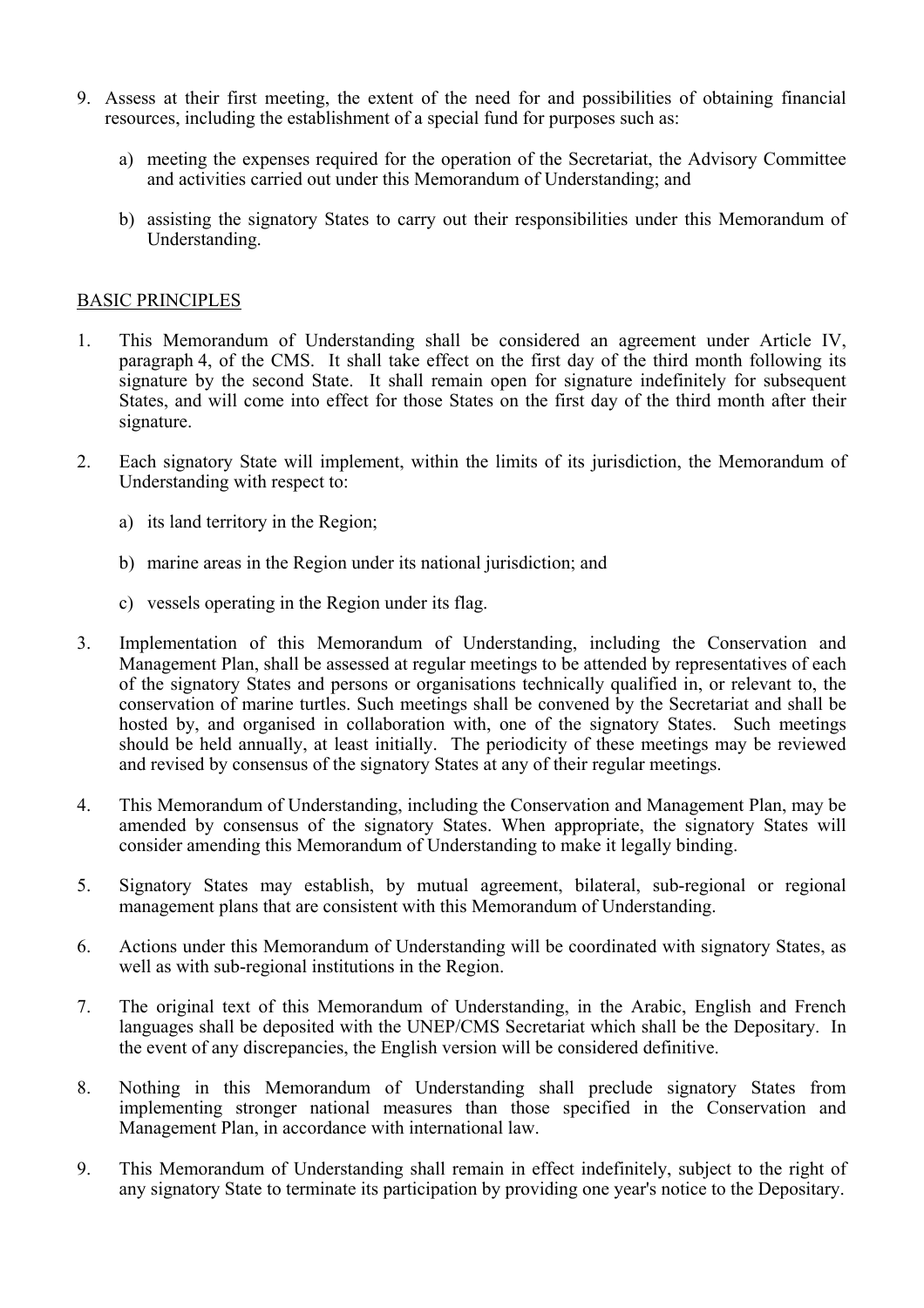## **CONSERVATION AND MANAGEMENT PLAN**

# **Objective 1. Reduce direct and indirect causes of marine turtle mortality**

|     | Programme                                                                                                                                               | <b>Activity</b>                                                                                                                                                                                                                                                                                                                                                                                                                                                                                                                                                                                                                                                                                                                                                                                                                   | Priority | Implementation<br>progress to date |
|-----|---------------------------------------------------------------------------------------------------------------------------------------------------------|-----------------------------------------------------------------------------------------------------------------------------------------------------------------------------------------------------------------------------------------------------------------------------------------------------------------------------------------------------------------------------------------------------------------------------------------------------------------------------------------------------------------------------------------------------------------------------------------------------------------------------------------------------------------------------------------------------------------------------------------------------------------------------------------------------------------------------------|----------|------------------------------------|
| 1.1 | Identify and<br>document the threats<br>to marine turtle<br>populations and their<br>habitats                                                           | Collate and organise existing data on threats to marine turtle populations<br>a)<br>Establish baseline data collection and monitoring programmes to gather information on the nature and<br>b)<br>magnitude of threats<br>Determine those populations affected by traditional and direct harvest, incidental capture in fisheries, and other<br>$\mathbf{c}$<br>sources of mortality                                                                                                                                                                                                                                                                                                                                                                                                                                              |          |                                    |
|     | 1.2 Determine and apply<br>best practice<br>approaches to<br>minimising those<br>threats to marine<br>turtle populations and<br>their habitats          | Identify and document best practice protocols for conserving and managing marine turtle populations within the<br>a)<br>region<br>Adapt and adopt the best conservation and management practices for marine turtle populations                                                                                                                                                                                                                                                                                                                                                                                                                                                                                                                                                                                                    |          |                                    |
|     | 1.3 Implement<br>programmes to<br>correct adverse<br>economic incentives<br>that threaten marine<br>turtle populations                                  | Conduct socio-economic studies among communities that interact with marine turtles and their habitats<br>a)<br>Identify desired modifications to the economic incentives in order to reduce threats and mortality, and develop<br>b)<br>programmes to implement the modifications<br>Identify resources and sources of funding for the programmes<br>c)                                                                                                                                                                                                                                                                                                                                                                                                                                                                           |          |                                    |
|     | 1.4 Reduce to the greatest<br>extent practicable the<br>incidental capture and<br>mortality of marine<br>turtles in the course<br>of fishing activities | Develop and use gear, devices and techniques to minimise incidental capture of marine turtles in fisheries, such<br>a)<br>as devices that effectively allow the escape of marine turtles, and spatial and seasonal closures<br>Develop procedures and training programmes to promote implementation of these measures, such as vessel monitoring<br>b)<br>systems and inspections at sea, in port and at landing sites, and national on-board observer programmes<br>Exchange information and, upon request, provide technical assistance to other signatory States to promote these<br>$\mathbf{c}$ )<br>activities<br>Liaise and coordinate with fisheries industries and fisheries management organisations to develop and<br>d)<br>implement incidental capture mitigation mechanisms in national waters and on the high seas |          |                                    |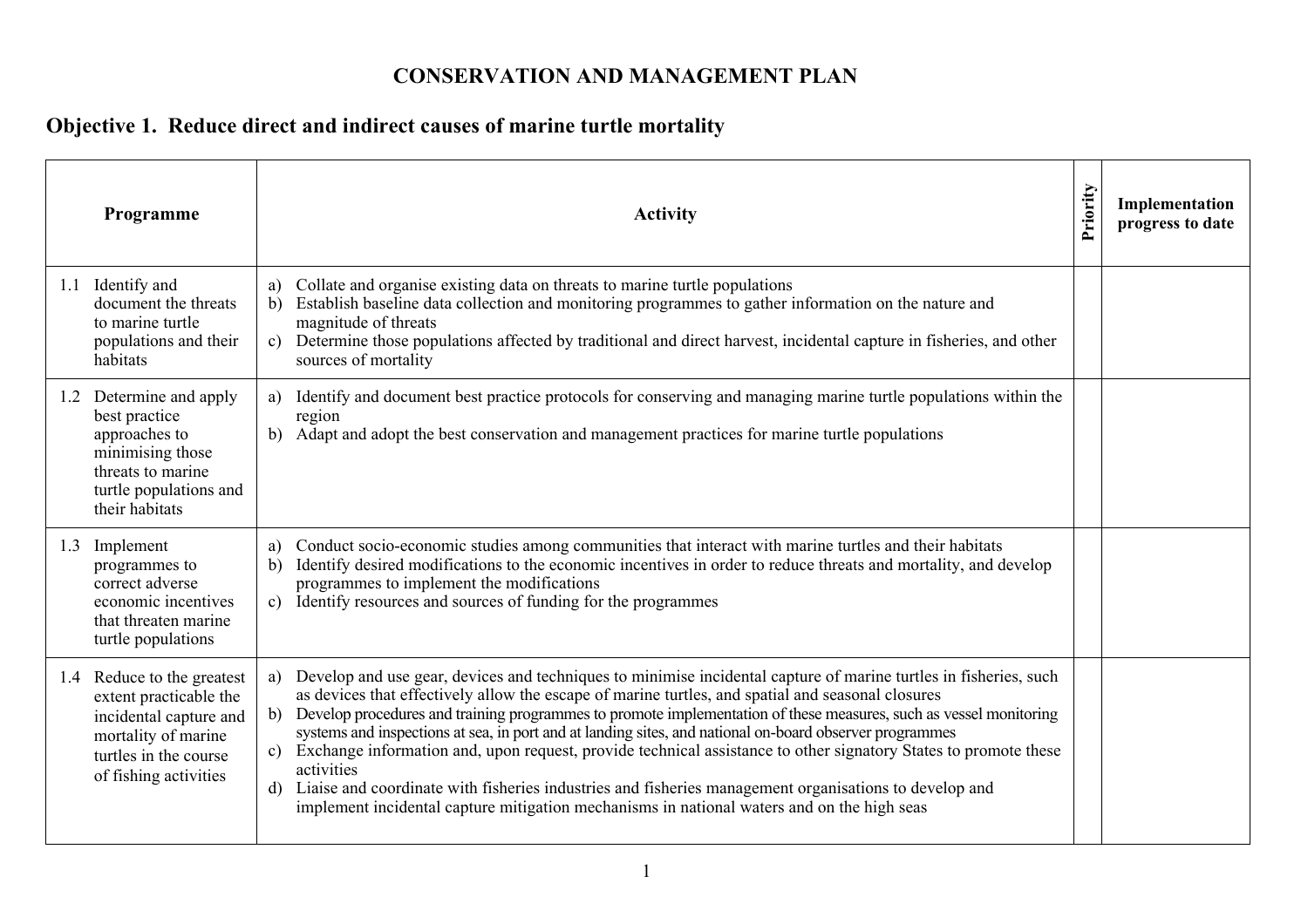|                                                                                                                                                                                                                                                                                                                                                                                                                                                                                                                 | e) Support the UN General Assembly resolution 46/215 concerning the moratorium on the use of large-scale<br>driftnets on the high seas<br>Develop and implement net retention and recycling schemes to minimise the disposal of fishing gear at sea and on<br>$\mathbf{f}$<br>beaches<br>Provide and ensure the use of port facilities for the disposal of ship-borne waste<br>g)                                                                                                                                                                                                                                                                                                            |  |
|-----------------------------------------------------------------------------------------------------------------------------------------------------------------------------------------------------------------------------------------------------------------------------------------------------------------------------------------------------------------------------------------------------------------------------------------------------------------------------------------------------------------|----------------------------------------------------------------------------------------------------------------------------------------------------------------------------------------------------------------------------------------------------------------------------------------------------------------------------------------------------------------------------------------------------------------------------------------------------------------------------------------------------------------------------------------------------------------------------------------------------------------------------------------------------------------------------------------------|--|
| 1.5 Prohibit the direct<br>harvest (capture or<br>killing) of, and<br>domestic trade in,<br>marine turtles, their<br>eggs, parts or<br>products, whilst<br>allowing exceptions<br>for traditional harvest<br>by communities<br>within each<br>jurisdiction provided<br>that: such harvest<br>does not undermine<br>efforts to protect,<br>conserve and recover<br>marine turtle<br>populations and their<br>habitats; and the<br>marine turtle<br>populations in<br>question are able to<br>sustain the harvest | Enact, where not already in place, legislation to prohibit direct harvest and domestic trade<br>a)<br>Assess the level and impact of traditional harvest on marine turtles and their eggs<br>b)<br>Establish management programmes that may include limits on levels of intentional harvest<br>$\mathbf{c}$<br>Determine the cultural and traditional values and economic uses of marine turtles (both consumptive and<br>$\mathbf{d}$<br>non-consumptive)<br>e) Negotiate, where appropriate, management agreements on the sustainable level of traditional harvest, in<br>consultation with other concerned States, to ensure that such harvest does not undermine conservation<br>efforts |  |
| 1.6 Develop nesting<br>beach management<br>programmes to<br>maximize hatchling<br>recruitment                                                                                                                                                                                                                                                                                                                                                                                                                   | a) Evaluate the effectiveness of nest and beach management programmes<br>Reduce the mortality of eggs and hatchlings to maximise hatchling recruitment and survival, preferably<br>b)<br>using conservation techniques that emphasize natural processes wherever possible<br>Minimise the mortality of eggs, hatchlings and nesting female turtles caused by feral and domestic animals<br>$\mathbf{c}$                                                                                                                                                                                                                                                                                      |  |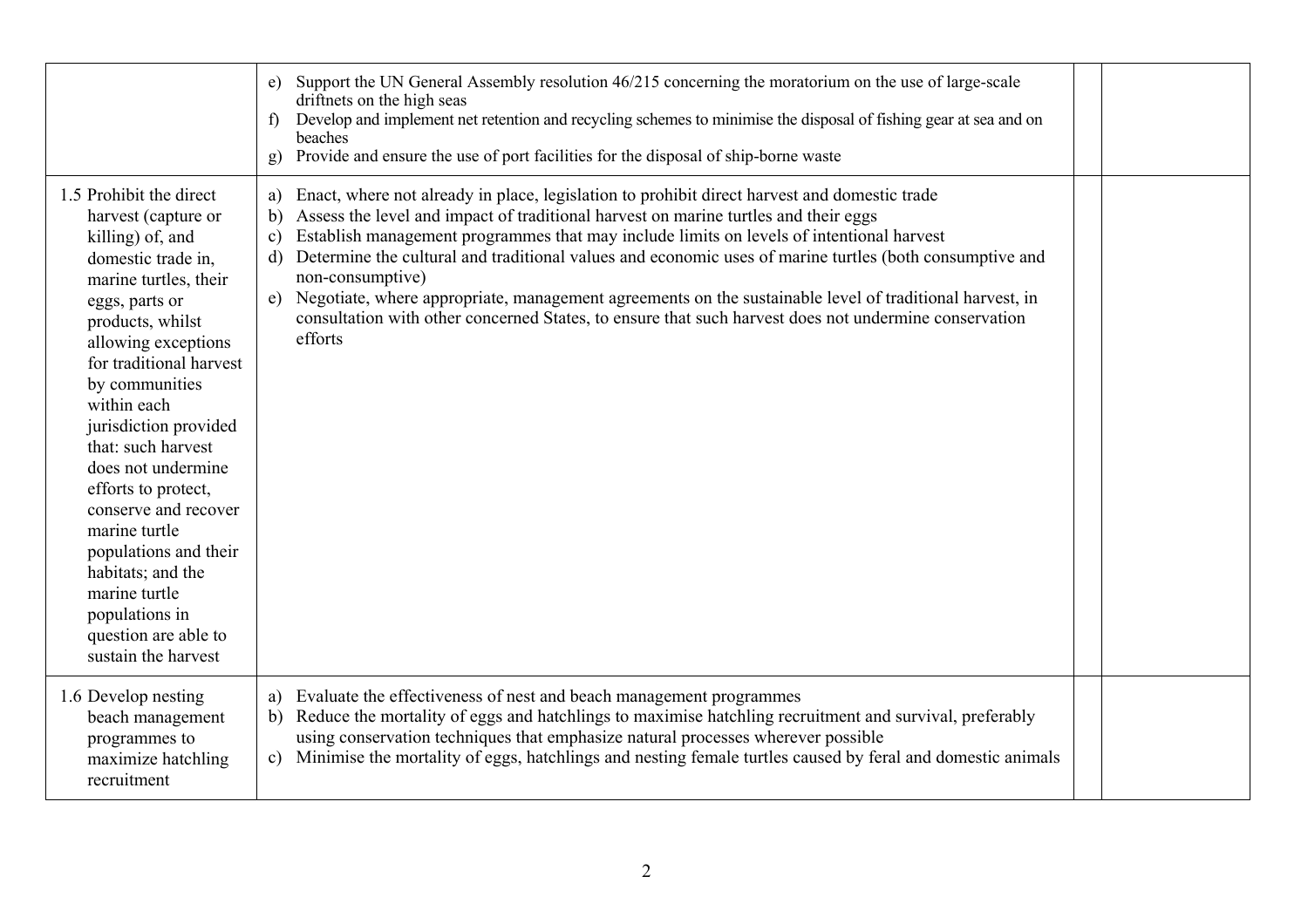# **Objective 2. Protect, conserve and rehabilitate marine turtle habitats**

|     | Programme                                                                            | <b>Activity</b>                                                                                                                                                                                                                                                                                                                                                                                                                                                                                                                                                                                                                                                                                                                                                                                                                                                                                                                                                                                                                                                                                                                                                                                                                                           |  | Implementation<br>progress to date |
|-----|--------------------------------------------------------------------------------------|-----------------------------------------------------------------------------------------------------------------------------------------------------------------------------------------------------------------------------------------------------------------------------------------------------------------------------------------------------------------------------------------------------------------------------------------------------------------------------------------------------------------------------------------------------------------------------------------------------------------------------------------------------------------------------------------------------------------------------------------------------------------------------------------------------------------------------------------------------------------------------------------------------------------------------------------------------------------------------------------------------------------------------------------------------------------------------------------------------------------------------------------------------------------------------------------------------------------------------------------------------------|--|------------------------------------|
| 2.1 | Establish necessary<br>measures to protect and<br>conserve marine turtle<br>habitats | Identify areas of critical habitat such as migratory corridors, nesting beaches, inter-nesting and feeding<br>a)<br>areas<br>b) Designate and manage protected/conservation areas, sanctuaries or temporary exclusion zones in areas of<br>critical habitat, or take other measures (e.g. modification of fishing gear, restrictions on vessel traffic) to<br>remove threats to such areas<br>Develop incentives for adequate protection of areas of critical habitat outside protected areas<br>$\mathbf{c}$<br>Undertake assessments of the environmental impact of marine and coastal development and other human<br>d)<br>activities that may affect marine turtle populations and their habitats<br>Manage and regulate within each jurisdiction the use of beaches and coastal dunes, for example location<br>e)<br>and design of buildings, use of artificial lighting, and transit of vehicles in nesting areas<br>Monitor and promote the protection of water quality from land-based and maritime pollution, including<br>$\uparrow$<br>marine debris, that may adversely affect marine turtles<br>Strengthen the application of existing bans on the use of poisonous chemicals and explosives in the<br>g<br>exploitation of marine resources |  |                                    |
|     | 2.2 Rehabilitate degraded<br>marine turtle habitats                                  | Re-vegetate, where appropriate, frontal dunes at nesting beaches, with indigenous flora as far as possible,<br>a)<br>in order to provide visual barriers to coastal development and to restore appropriate beach temperature<br>regimes<br>Remove debris that impedes turtle nesting and hatchling production<br>$\mathbf{b}$<br>Enhance recovery of degraded coral reefs<br>$\mathbf{C}$<br>Enhance recovery of degraded mangrove and seagrass habitats<br>$\mathbf d$                                                                                                                                                                                                                                                                                                                                                                                                                                                                                                                                                                                                                                                                                                                                                                                   |  |                                    |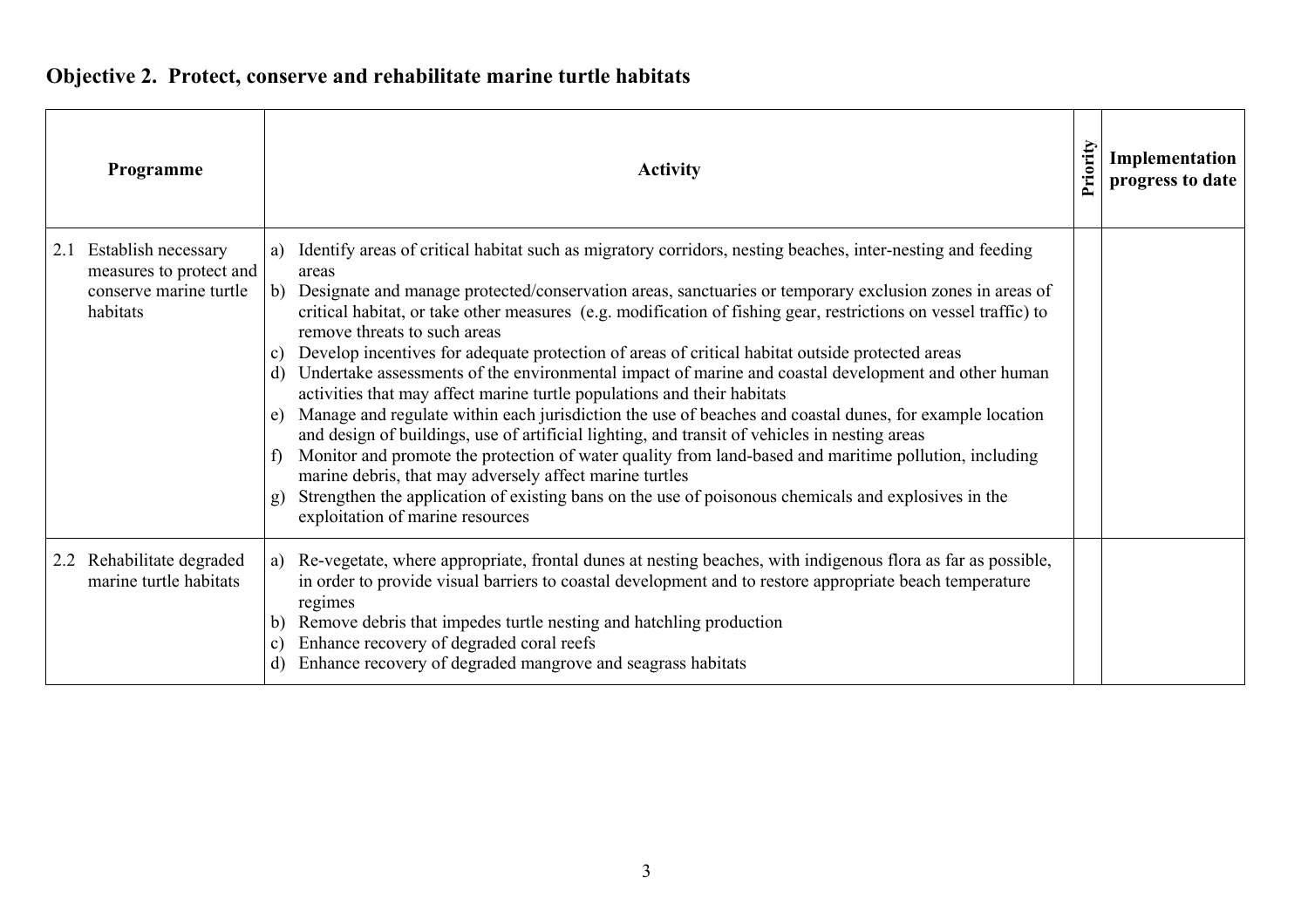## **Objective 3. Improve understanding of marine turtle ecology and populations through research, monitoring and information exchange**

|     | Programme                                                                                                      | <b>Activity</b>                                                                                                                                                                                                                                                                                                                                                                                                                                                                                                                                                                                                                                                                                                                                                                                                                                        |  | Implementation<br>progress to date |
|-----|----------------------------------------------------------------------------------------------------------------|--------------------------------------------------------------------------------------------------------------------------------------------------------------------------------------------------------------------------------------------------------------------------------------------------------------------------------------------------------------------------------------------------------------------------------------------------------------------------------------------------------------------------------------------------------------------------------------------------------------------------------------------------------------------------------------------------------------------------------------------------------------------------------------------------------------------------------------------------------|--|------------------------------------|
| 3.1 | Conduct studies on marine<br>turtles and their habitats<br>targeted to their<br>conservation and<br>management | Conduct baseline studies or gather secondary information on marine turtle populations and their<br>a)<br>habitats<br>b) Initiate and/or continue long-term monitoring of priority marine turtle populations in order to assess<br>conservation status<br>Characterise genetic identity of marine turtle populations<br>c)<br>Identify migratory routes through the use of tagging, genetic studies and/or satellite tracking<br>$\mathbf{d}$<br>Carry out studies on marine turtle population dynamics and survival rates<br>e)<br>Conduct research on the frequency and pathology of diseases of marine turtles<br>$\mathbf{f}$<br>Promote the use of traditional ecological knowledge in research studies<br>g)<br>$\overline{h}$ )<br>Review periodically and evaluate research and monitoring activities                                           |  |                                    |
|     | 3.2 Conduct collaborative<br>research and monitoring                                                           | Identify and include priority research and monitoring needs in regional and sub-regional action plans<br>a)<br>Conduct collaborative studies and monitoring on genetic identity, conservation status, migrations, and<br>b)<br>other biological and ecological aspects of marine turtles                                                                                                                                                                                                                                                                                                                                                                                                                                                                                                                                                               |  |                                    |
|     | 3.3 Analyse data to support<br>mitigation of threats and to<br>assess and improve<br>conservation practices    | Prioritise populations for conservation actions<br>a)<br>$\mathbf{b}$ )<br>Identify population trends<br>Use research results to improve management, mitigate threats and assess the efficacy of conservation<br>$\mathbf{c})$<br>activities (e.g. hatchery management practices, habitat loss, etc.)                                                                                                                                                                                                                                                                                                                                                                                                                                                                                                                                                  |  |                                    |
|     | 3.4 Exchange information                                                                                       | Standardise methods and levels of data collection and adopt or develop an agreed set of protocols for<br>a)<br>inter alia monitoring of nesting beaches, feeding ground studies, genetic sampling, and collection of<br>mortality data<br>Determine the most appropriate methods for information dissemination<br>b)<br>Exchange at regular intervals scientific and technical information and expertise among nations,<br>$\mathbf{c}$<br>scientific institutions, non-governmental and international organisations, in order to develop and<br>implement best practice approaches to conservation of marine turtles and their habitats<br>Disseminate traditional knowledge on marine turtles and their habitats for conservation and<br>d)<br>management<br>Compile on a regular basis data on marine turtle populations of regional interest<br>e) |  |                                    |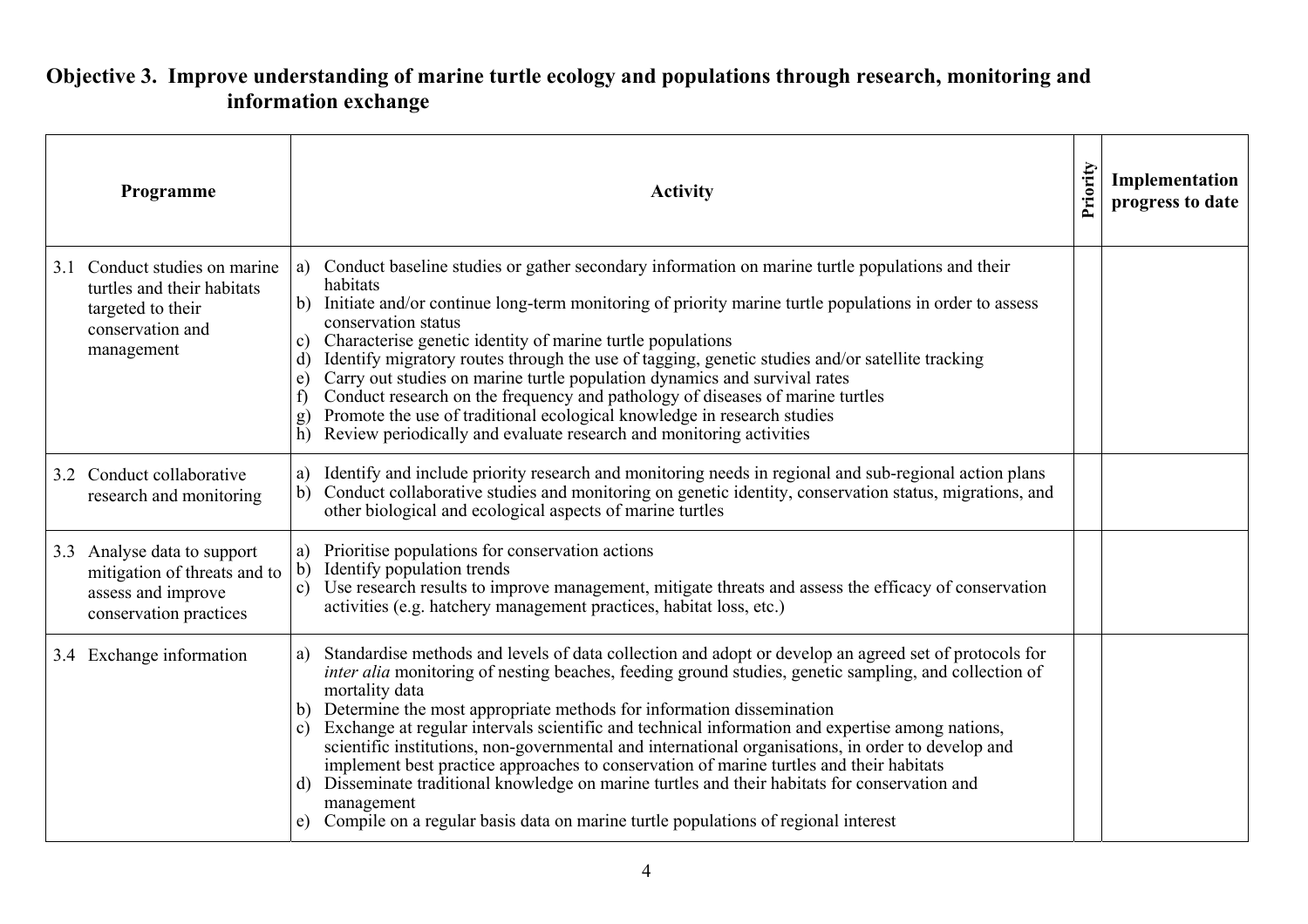## **Objective 4. Increase public awareness of the threats to marine turtles and their habitats, and enhance public participation in conservation activities**

| Programme                                                                                                                                             | <b>Activity</b>                                                                                                                                                                                                                                                                                                                                                                                                                                                                                                                                                                                                                                          | Priority | Implementation<br>progress to date |
|-------------------------------------------------------------------------------------------------------------------------------------------------------|----------------------------------------------------------------------------------------------------------------------------------------------------------------------------------------------------------------------------------------------------------------------------------------------------------------------------------------------------------------------------------------------------------------------------------------------------------------------------------------------------------------------------------------------------------------------------------------------------------------------------------------------------------|----------|------------------------------------|
| 4.1 Establish public education,<br>awareness and information<br>programmes                                                                            | Collect, develop and disseminate education materials<br>a)<br>Establish community learning / information centres<br>b)<br>Develop and implement accurate mass media information programmes<br>$\mathbf{c})$<br>Develop and conduct focused education and awareness programmes for target groups (e.g. policy<br>d)<br>makers, teachers, schools, fishing communities, media)<br>Encourage the incorporation of marine turtle biology and conservation issues into school curricula<br>e)<br>Organise special events related to marine turtle conservation and biology (e.g. Turtle Day, Year of the<br>$\mathbf{f}$<br>Turtle, symposia, Track-a-turtle) |          |                                    |
| 4.2 Develop alternative<br>livelihood opportunities for<br>local communities to<br>encourage their active<br>participation in<br>conservation efforts | Identify and facilitate alternative livelihoods (including income generating activities) that are not<br>detrimental to marine turtles and their habitats, in consultation with local communities and other<br>stakeholders                                                                                                                                                                                                                                                                                                                                                                                                                              |          |                                    |
| 4.3 Promote public participation $ a\rangle$                                                                                                          | Involve stakeholders, and local communities in particular, in planning and implementation of<br>conservation and management measures<br>Encourage the participation of Government institutions, non-governmental organisations, the private<br>b)<br>sector and the general community (e.g. students, volunteers, fishing communities, local communities)<br>in research and conservation efforts<br>Implement, where appropriate, incentive schemes to encourage public participation (e.g. T-shirts for tag<br>$\mathbf{c})$<br>returns, public acknowledgement, certificates)                                                                         |          |                                    |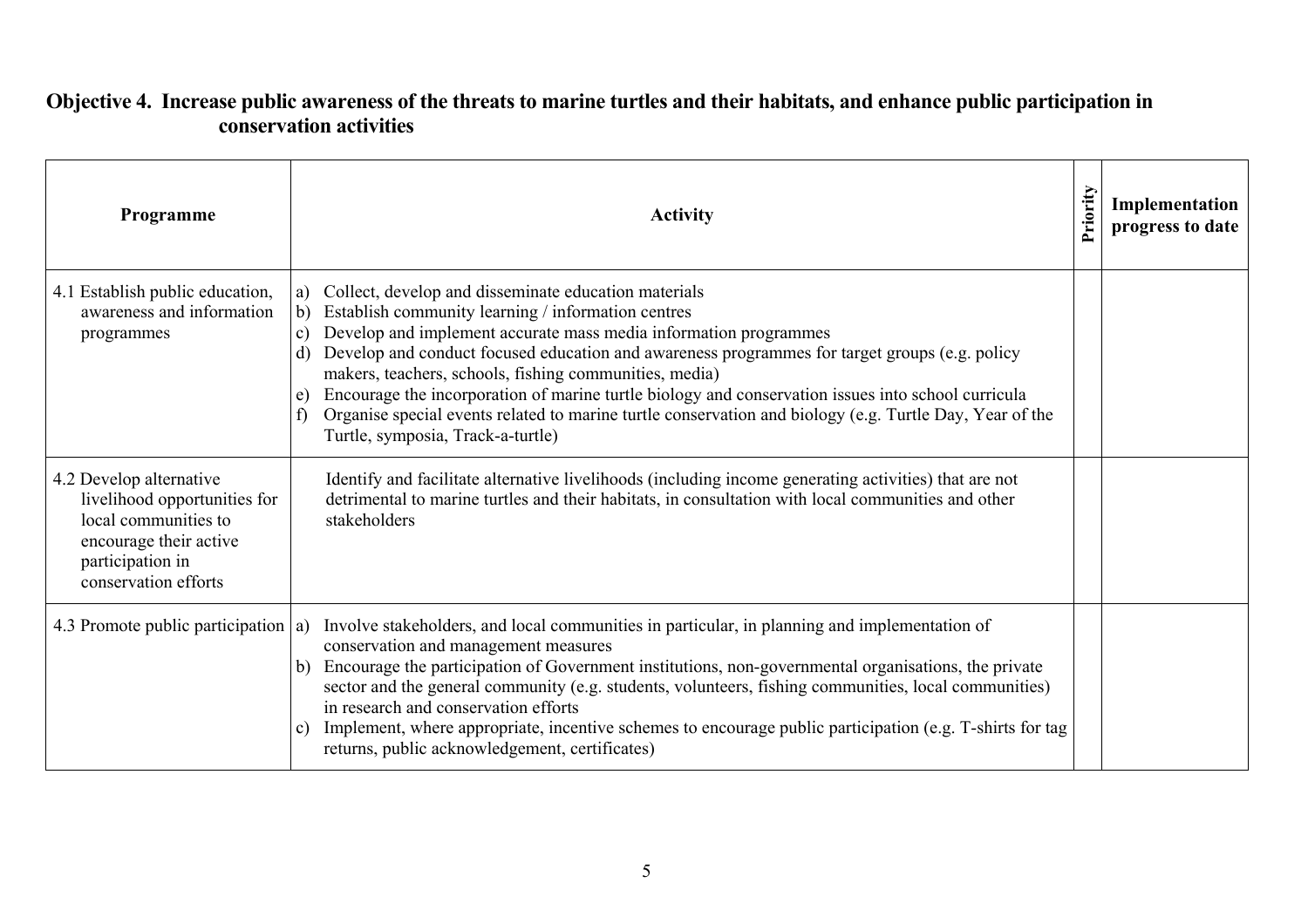# **Objective 5. Enhance national, regional and international cooperation**

| Programme                                                                                                                                                                                                                                      | <b>Activity</b>                                                                                                                                                                                                                                                                                                                                                                                                                                                                                                                                                                                                                                                                                                                                                                                                                                                                                                                                                                                                                                                                                                                                                                                         | Priority | Implementation<br>progress to date |
|------------------------------------------------------------------------------------------------------------------------------------------------------------------------------------------------------------------------------------------------|---------------------------------------------------------------------------------------------------------------------------------------------------------------------------------------------------------------------------------------------------------------------------------------------------------------------------------------------------------------------------------------------------------------------------------------------------------------------------------------------------------------------------------------------------------------------------------------------------------------------------------------------------------------------------------------------------------------------------------------------------------------------------------------------------------------------------------------------------------------------------------------------------------------------------------------------------------------------------------------------------------------------------------------------------------------------------------------------------------------------------------------------------------------------------------------------------------|----------|------------------------------------|
| 5.1 Collaborate with and assist<br>signatory and non-<br>signatory States to regulate<br>and share information on<br>trade, to combat illegal<br>trade, and to cooperate in<br>enforcement activities<br>relating to marine turtle<br>products | Encourage signatory States that have not already done so to become Parties to the Convention on<br>a)<br>International Trade in Endangered Species of Wild Fauna and Flora (CITES)<br>Review at a national level compliance with obligations under CITES relating to trade in marine turtles,<br>b)<br>their eggs, parts or products<br>Facilitate better compliance with CITES through training of relevant authorities in cooperation with<br>$\mathbf{c}$ )<br>other signatory States, the CITES Secretariat and other relevant organisations<br>Identify routes of international illegal trade through monitoring, and seek cooperation to take action to<br>$\mathbf{d}$<br>prevent, deter and, where possible, eliminate illegal trade<br>Exchange and discuss information on compliance and trade issues at regular intervals, such as through<br>e)<br>annual reporting to the MoU Secretariat and at meetings of the signatory States<br>Identify, prevent, deter and, where possible, eliminate domestic illegal trade through monitoring,<br>f<br>implementation of legislation, identification of gaps in enforcement capabilities in each country, and<br>training of enforcement officers |          |                                    |
| 5.2 Assist signatory and non-<br>signatory States, upon<br>request, to develop and<br>implement national, sub-<br>regional and regional<br>action plans for the<br>conservation and<br>management of marine<br>turtles and their habitats      | Develop a set of key management measures that could be used as a basis for action plans, through<br>a)<br>consultation with concerned Government authorities, research institutions, NGOs, local communities<br>and other stakeholders<br>Identify existing action plans that could be used as models<br>b)<br>Identify specific local management issues where cooperation among States is required for successful<br>$\mathbf{c}$ )<br>conservation and management<br>Review action plans at regular intervals to take into account recent advances in skills and knowledge<br>$\mathbf{d}$<br>regarding marine turtle conservation and management, as well as changes in conservation status of<br>marine turtle populations                                                                                                                                                                                                                                                                                                                                                                                                                                                                          |          |                                    |
| 5.3 Enhance mechanisms for<br>cooperation and promote<br>information exchange                                                                                                                                                                  | Identify and strengthen existing mechanisms for cooperation at the sub-regional level<br>a)<br>Develop a website and/or newsletter to facilitate networking and exchange of information<br>b)<br>Develop a web-based information resource for marine turtle conservation (including data on<br>$\mathbf{c}$<br>populations, nesting, migration, on-going projects)<br>d) Create a directory of experts and organisations concerned with marine turtle conservation                                                                                                                                                                                                                                                                                                                                                                                                                                                                                                                                                                                                                                                                                                                                      |          |                                    |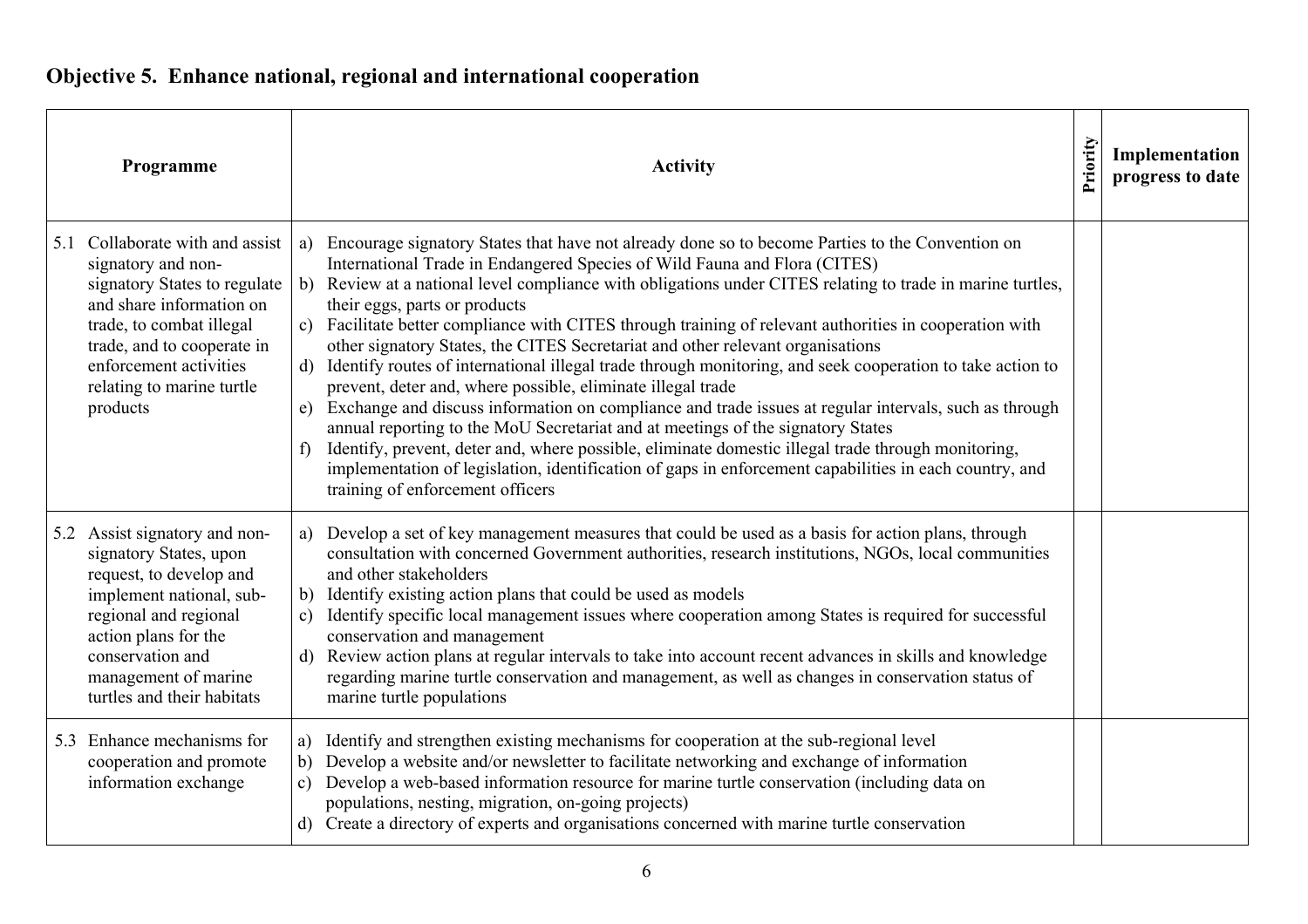| Programme                                                                | Priority<br><b>Activity</b>                                                                                                                                                                                                                                                                                                                                                                                                                                                                                                                                                                                                                                                                                                                                                                                                                                                                                                                                                                                                                                                                                                                              |  | Implementation<br>progress to date |
|--------------------------------------------------------------------------|----------------------------------------------------------------------------------------------------------------------------------------------------------------------------------------------------------------------------------------------------------------------------------------------------------------------------------------------------------------------------------------------------------------------------------------------------------------------------------------------------------------------------------------------------------------------------------------------------------------------------------------------------------------------------------------------------------------------------------------------------------------------------------------------------------------------------------------------------------------------------------------------------------------------------------------------------------------------------------------------------------------------------------------------------------------------------------------------------------------------------------------------------------|--|------------------------------------|
|                                                                          | Develop networks for cooperative management of shared populations, within or across sub-regions,<br>e)<br>and, where appropriate, formalise cooperative management arrangements<br>Cooperate where possible in the establishment of transboundary marine protected areas using<br>f<br>ecological rather than political boundaries<br>Develop a streamlined format for reporting and exchanging information (through the MoU Secretariat<br>g)<br>and among signatory States) on the state of marine turtle conservation at the national level<br>h) Encourage MoU signatory States that have not already done so to become Parties to the Convention on<br>Migratory Species (CMS)<br>Encourage signatory States to become Parties to global fisheries agreements such as the UN Fish<br>Stocks Agreement (1995) and the FAO Compliance Agreement (1993) and implement the FAO Code<br>of Conduct for Responsible Fisheries (1995)<br>Establish relationships with regional fisheries bodies with a view to obtaining data on incidental<br>capture and encourage them to adopt marine turtle conservation measures within EEZs and on the high<br>seas |  |                                    |
| 5.4 Build capacity to<br>strengthen conservation<br>measures             | Identify needs for capacity-building in terms of human resources, knowledge and facilities<br>a)<br>Provide training (e.g. through workshops) in marine turtle conservation and management techniques to<br>b)<br>relevant agencies, individuals and local communities<br>Coordinate training programmes and workshops<br>c)<br>Develop partnerships with universities, research institutions, training bodies and other relevant<br>d)<br>organisations                                                                                                                                                                                                                                                                                                                                                                                                                                                                                                                                                                                                                                                                                                 |  |                                    |
| 5.5 Strengthen and improve<br>enforcement of<br>conservation legislation | Review domestic policies and laws to address gaps or impediments to marine turtle conservation<br>a)<br>Cooperate in law enforcement to ensure compatible application of laws across and between<br>b)<br>jurisdictions (including through bilateral/multilateral agreements and intelligence sharing)                                                                                                                                                                                                                                                                                                                                                                                                                                                                                                                                                                                                                                                                                                                                                                                                                                                   |  |                                    |